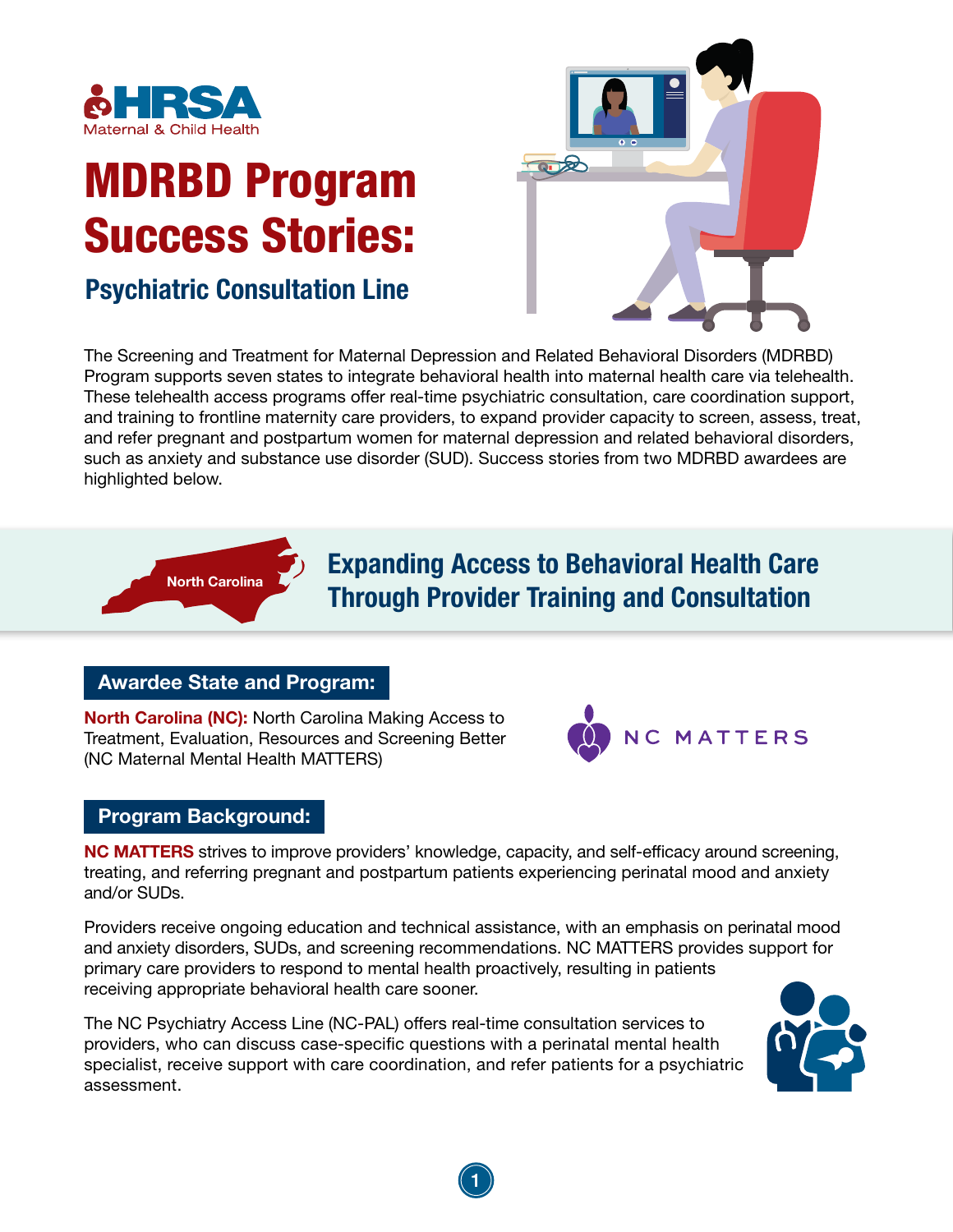## Awardee Highlights:

#### Common Reasons for Provider Contact With Consultation Line



#### Consultation Line Start Date September 2019



Average Calls per Month 27

#### Types of Care Coordination Support

- Behavioral health services (e.g., individual, family, or group psychotherapy; psychological/neuropsychological testing; parent management training)
- Inpatient and outpatient treatment programs (e.g., specific inpatient, SUD treatment, eating disorders, partial hospitalization, and residential programs)
- Inpatient hospitalization or emergency department
- Patient educational materials (e.g., perinatal toolkit, psychotherapy options, disorder specific, pregnancy)
- Housing support
- Parenting support
- Support groups
- Case management/ coordination among providers



# COVID-19 Adaptations:

Once the COVID-19 pandemic started, NC MATTERS moved swiftly to onboard the telepsychiatry services to offer one-time psychiatric assessments for patients who may not have otherwise received care. In addition, a telepsychiatry protocol agreement was created to inform providers of NC MATTERS' scope and capacity in co-managing a patient's care. As mental health referrals have increased in the wake of the pandemic, NC MATTERS has been able to serve patients who would otherwise be turned away from full clinics.

#### Successes and Challenges:

Success: 401 providers were enrolled into the program in Year 2, including family medicine, pediatric, OB-GYN, and mental health clinicians.

Challenge: As primary care practices shifted to telehealth in response to the pandemic, there was a decline in interest in quality improvement projects around perinatal mental health screening and treatment. NC MATTERS encouraged providers to use NC-PAL for consultation and support and has been successful in individual outreach efforts.



Program Contact Information <www.ncmatters.org>919-681-2909

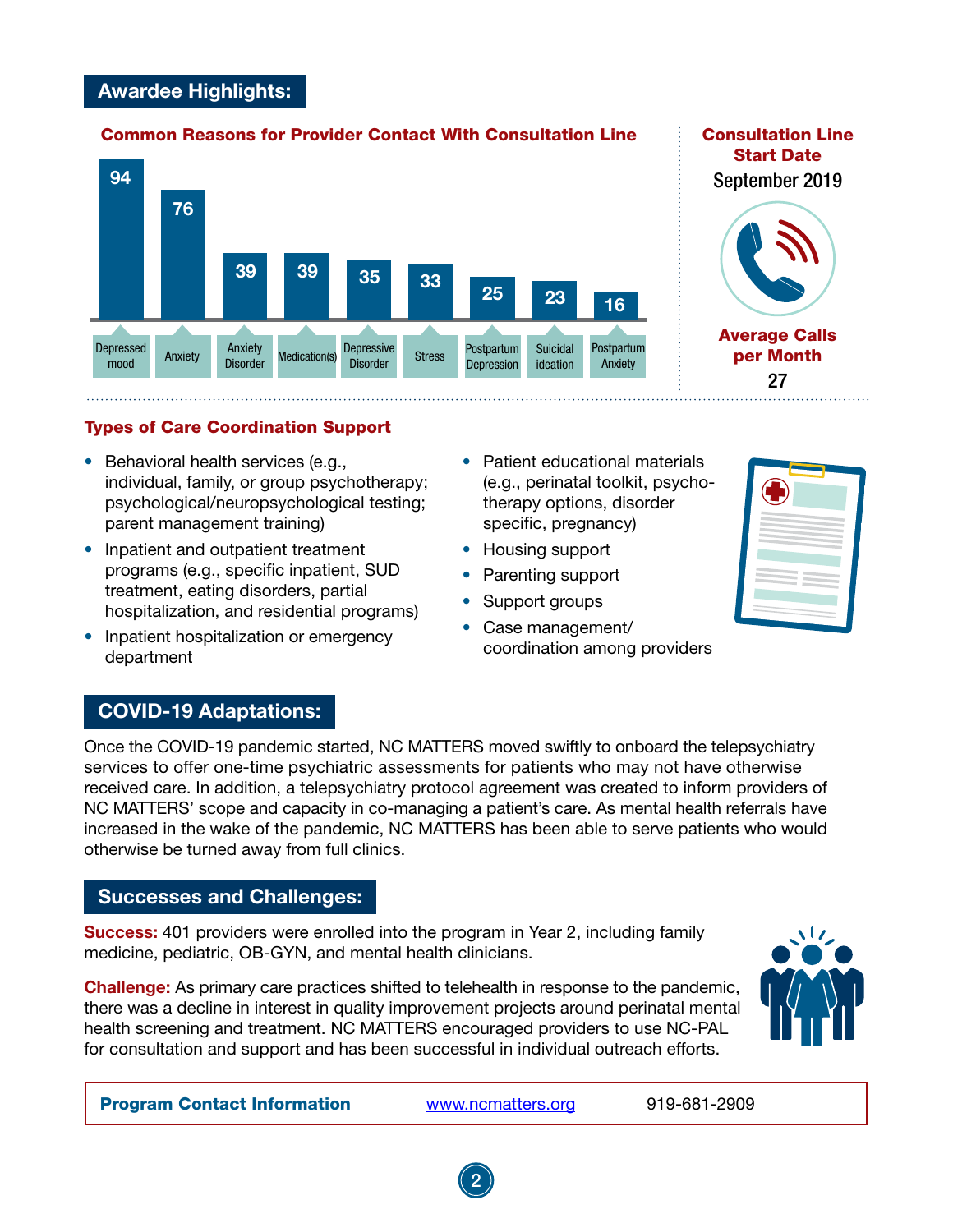Leveraging Partnerships to Expand Perinatal Behavioral Health Care in Rhode Island

# Awardee State and Program:

Rhode Island

Rhode Island (RI): Rhode Island Maternal Psychiatry Resource Network Program (RI MomsPRN)

# Program Background:

To help providers address the mental health and SUD concerns of their perinatal patients, the RI Department of Health and Center for Women's Behavioral Health at Women & Infants Hospital have partnered to create the RI MomsPRN Program. This new, statewide, teleconsultation service is modeled after RI's successful Pediatric Psychiatry Resource Network (PediPRN) Program. RI MomsPRN offers real-time resource and referral support and/or same-day clinical consultation with a perinatal psychiatrist. Providers treating pregnant and postpartum patients are encouraged to contact RI MomsPRN to initiate real-time behavioral health teleconsultation.



MomsPRN

**Maternal Psychiatry Resource Network** 

# Awardee Highlights:



#### Common Reasons for Provider Contact With Consultation Line

Consultation Line Start Date September 2019

# Average Calls per Month 31

Types of Care Coordination Support

- Individual Psychotherapy
- Medication Consultation
- Support Groups
- Partial Hospital Program



- Family Therapy
- Community Mental Health Clinic
- Options Counseling